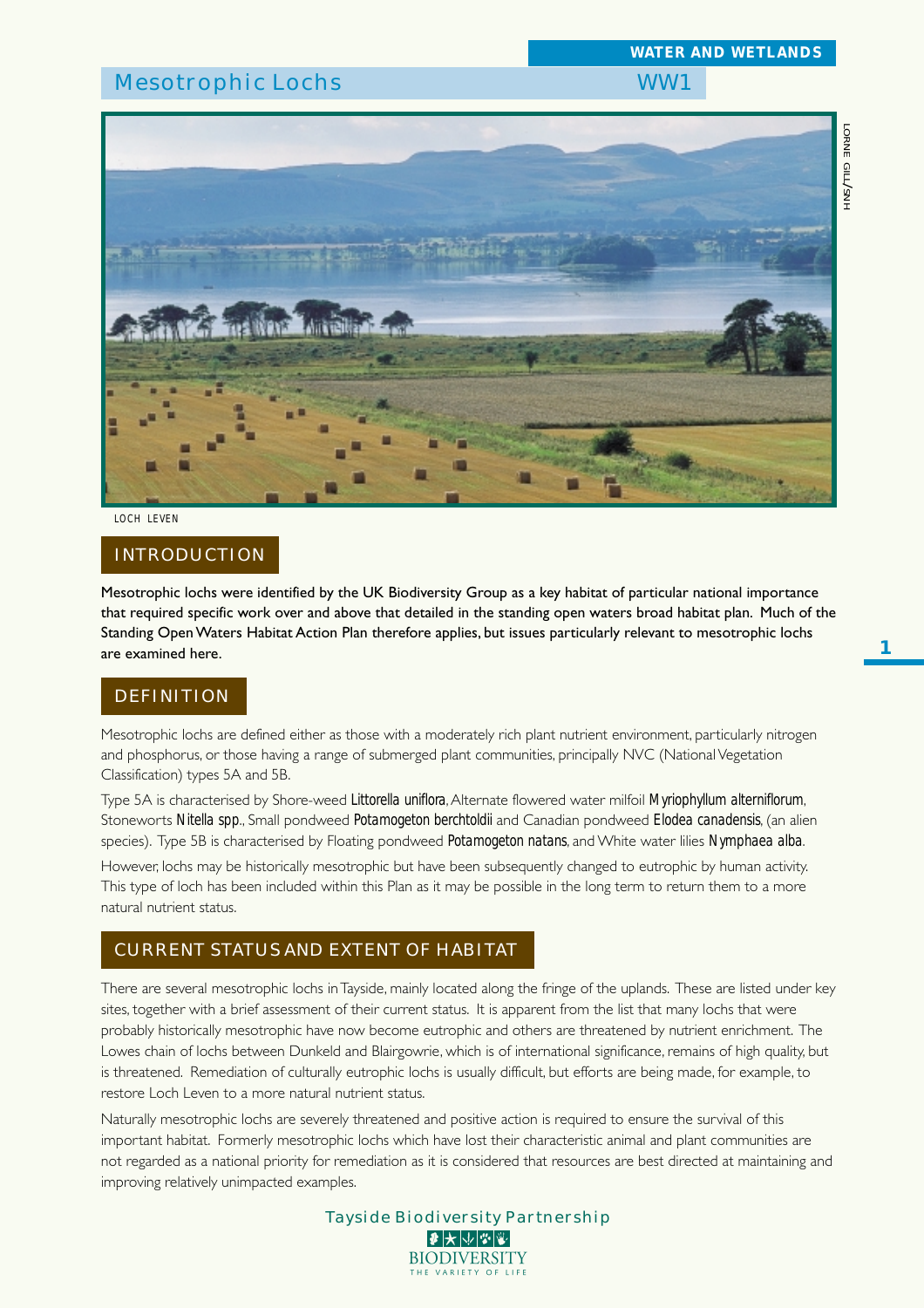# KEY SITES

The national rarity and decline of naturally mesotrophic lochs means that all of those present within the region merit inclusion as key sites. However, a few that particularly stand out are the Lowes chain of lochs between Dunkeld and Blairgowrie (Craiglush, Lowes, Butterstone, Clunie and Marlee), the Black Loch at Cleish, and Loch Moraig. These represent relatively unpolluted or pristine examples. Loch Leven, possibly once a mesotrophic loch, but now highly eutrophic, is of considerable importance and represents a classic example of the challenges faced in restoring lochs such as these to their natural status.

| Loch Moraig (SSSI) -                                  | Mesotrophic, very high quality. A naturally mesotrophic loch, but there are<br>indications that land use within the catchment is having an effect on the<br>ecology of the loch.  |
|-------------------------------------------------------|-----------------------------------------------------------------------------------------------------------------------------------------------------------------------------------|
| <b>Black Loch, Cleish (SSSI)</b>                      | Mesotrophic, very high quality. The only known naturally mesotrophic loch<br>in Tayside that has had no recent agricultural improvement or afforestation<br>within its catchment. |
| The Lowes chain of lochs of                           | - Loch of Craiglush - oligo/mesotrophic, high quality.                                                                                                                            |
| between Dunkeld and<br>Blairgowrie of international   | - Loch of Lowes - mesotrophic, high quality, but indications of increasing<br>nutrient levels.                                                                                    |
| significance (SSSIs and<br>increasing candidate SAC): | - Butterstone Loch - mesotrophic, high quality, but indications of<br>nutrient levels.                                                                                            |
|                                                       | - Loch Clunie - mesotrophic, high quality, but indications of elevated<br>nutrient levels.                                                                                        |
|                                                       | - Loch of Drumellie or Marlee - mesotrophic, high quality, but<br>indications of increasing nutrient levels.                                                                      |
| Loch of Lintrathen (SSSI)                             | Mesotrophic/eutrophic, artificial loch.                                                                                                                                           |
| Long Loch of Lundie (SSSI)                            | High quality, mesotrophic with notable fringing fen.                                                                                                                              |
| <b>Crombie Reservoir</b>                              | Artificial waterbody.                                                                                                                                                             |
| <b>Loch Monzievaird</b>                               | Status uncertain.                                                                                                                                                                 |
| <b>Drumore Loch (SSSI)</b>                            | Mesotrophic loch.                                                                                                                                                                 |
| Laird's Loch (SSSI)                                   | Status uncertain.                                                                                                                                                                 |
| Loch Leven (SSSI, SPA,                                | Now eutrophic, may historically have been mesotrophic. Still of very high                                                                                                         |
| <b>RAMSAR)</b>                                        | conservation value.                                                                                                                                                               |
| <b>Rescobie Loch</b>                                  | Eutrophic, may historically have been mesotrophic.                                                                                                                                |
| <b>Balgavies Loch</b>                                 | Eutrophic, may historically have been mesotrophic.                                                                                                                                |

## Slender Niaid

*A Naiad, the water nymph and lake dweller of Greek myth, is found in Scotland...*

An inconspicuous plant, the wonderfully named Slender Naiad *Najas flexillis* is typically found growing submerged in clear mesotrophic lochs where there is soft silty substrata.

Classed as 'scarce' in Britain, all the UK populations are now only found in Scotland. Most of these populations are found on the islands off the west coast, but there are a few sites on the mainland. Tayside's only known population is found in the Lunan chain of lochs. It is thought to be in decline because of eutrophication, but it may also be due to excessive growth of other plants such as the invasive Canadian pondweed *Elodea canadensis*.



Tayside Biodiversity Partnership **BIODIVERSITY** THE VARIETY OF LIF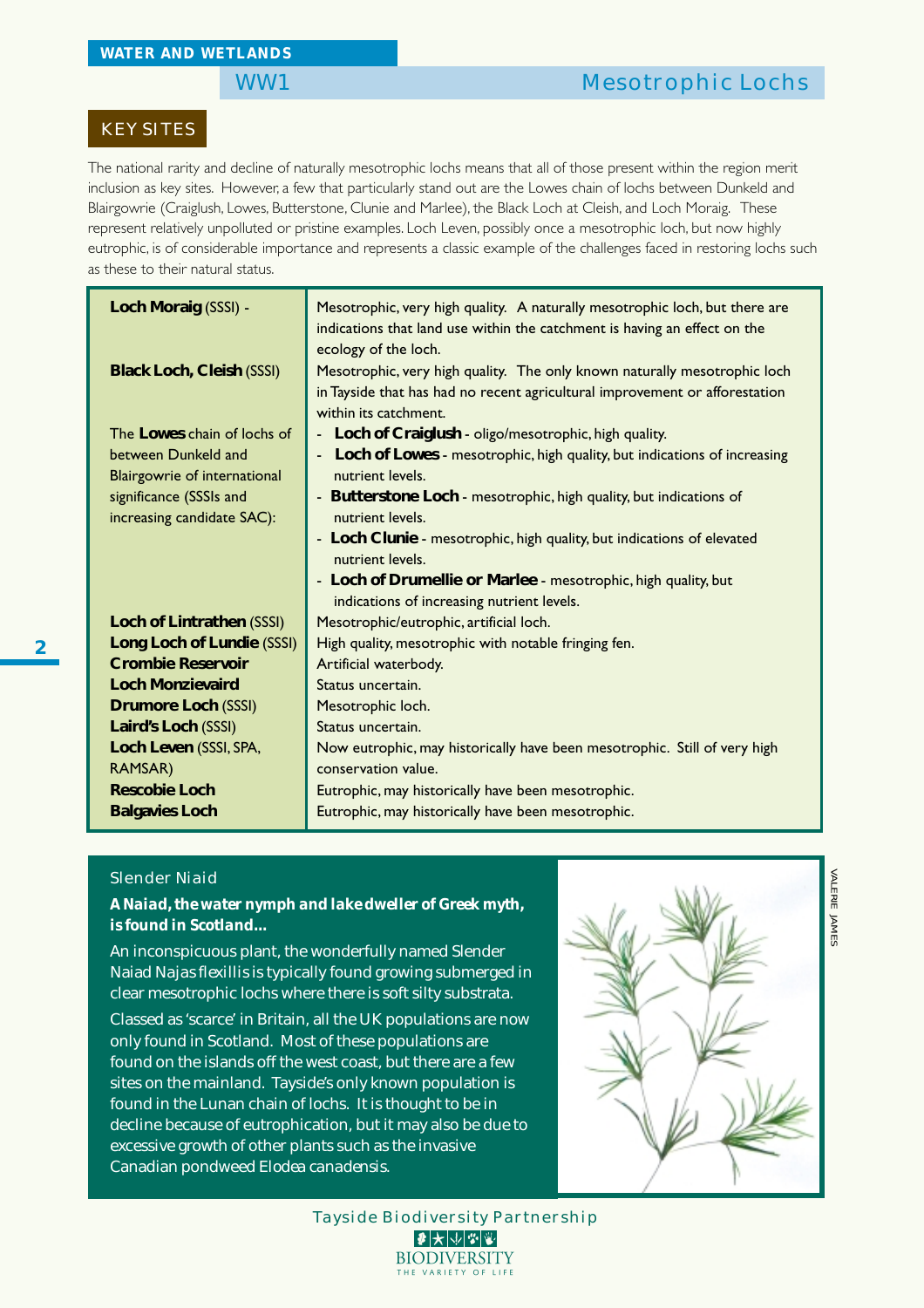# Mesotrophic Lochs WW1

# NATURE CONSERVATION IMPORTANCE

Mesotrophic lochs are frequently of particular nature conservation importance for the exceptionally diverse plant communities they support and for rare species such as Slender naiad *Najas flexilis*. Most mesotrophic lochs have SSSI status and the Lowes chain of lochs is a candidate Special Area of Conservation (SAC) for its populations of Slender naiad. These designations reflect the importance and scarcity of this habitat.

### KEY SPECIES

Some species, such as the Slender naiad are very characteristic of mesotrophic lochs and their distribution is restricted to these types of waterbodies. They, therefore, merit inclusion as key species for their nationally important populations.

Many of the key species associated with mesotrophic lochs such as the Common scoter *Melanitta nigra*, Black-necked grebe *Podiceps nigricollis* and the Osprey *Pandion haliaetus* are also associated with other open standing water, but mesotrophic lochs provide good habitat and may maintain significant populations.

 $P = UK$  Priority species  $C = UK$  species of conservation concern

| <b>Mammals</b>    | Water vole                                        | Arvicola terrestris        | P           |  |  |  |
|-------------------|---------------------------------------------------|----------------------------|-------------|--|--|--|
|                   | Otter                                             | Lutra lutra                | P           |  |  |  |
|                   | Daubenton's bat                                   | Myotis daubentoni          | $\mathbf C$ |  |  |  |
| <b>Birds</b>      | Common scoter                                     | Melanitta nigra            | P           |  |  |  |
|                   | <b>Pandion haliaetus</b><br>Osprey                |                            |             |  |  |  |
|                   | <b>Black-necked grebe</b><br>Podiceps nigricollis |                            |             |  |  |  |
|                   | Whooper swan                                      | Cygnus cygnus              |             |  |  |  |
|                   | Wigeon                                            | Anas penelope              | $\mathbf C$ |  |  |  |
|                   | Gadwall                                           | Anas strepera              | $\mathbf C$ |  |  |  |
|                   | Pink-footed goose                                 | Anser brachyrhynchos       | $\mathbf C$ |  |  |  |
|                   | Greylag goose                                     | Anser anser                | $\mathbf C$ |  |  |  |
|                   | Pochard                                           | Aythya ferina              | C           |  |  |  |
|                   | Goosander                                         | Mergus merganser           | C           |  |  |  |
| <b>Amphibians</b> | Palmate newt                                      | <b>Triturus helveticus</b> | $\mathbf C$ |  |  |  |
| <b>Plants</b>     | Slender naiad                                     | Najas flexilis             | P           |  |  |  |
|                   | Slender stonewort                                 | Nitella gracilis           | P           |  |  |  |
|                   | Pillwort                                          | Pilularia globulifera      | P           |  |  |  |

# NATIONAL BIODIVERSITY CONTEXT

There is a UK Habitat Action Plan for mesotrophic lochs. This has the following objectives:

- Maintain the characteristic plant and animal communities of current mesotrophic lochs.
- Identify and implement effective remedial action to address nutrient enrichment and pollution in mesotrophic lochs by 2010.

## ECOLOGY AND MANAGEMENT

The ecology of mesotrophic lochs is critically dependent on nutrient levels. The diverse macrophyte communities they support are due to the excellent conditions they have for rooted plant growth. The moderate levels of nutrients they have encourage plant growth, whilst not generally being sufficient to cause algal blooms which can shut light out from rooted plants. Maintenance of natural nutrient levels is, therefore, a key element in the management of mesotrophic lochs. To achieve this a catchment based approach is required.

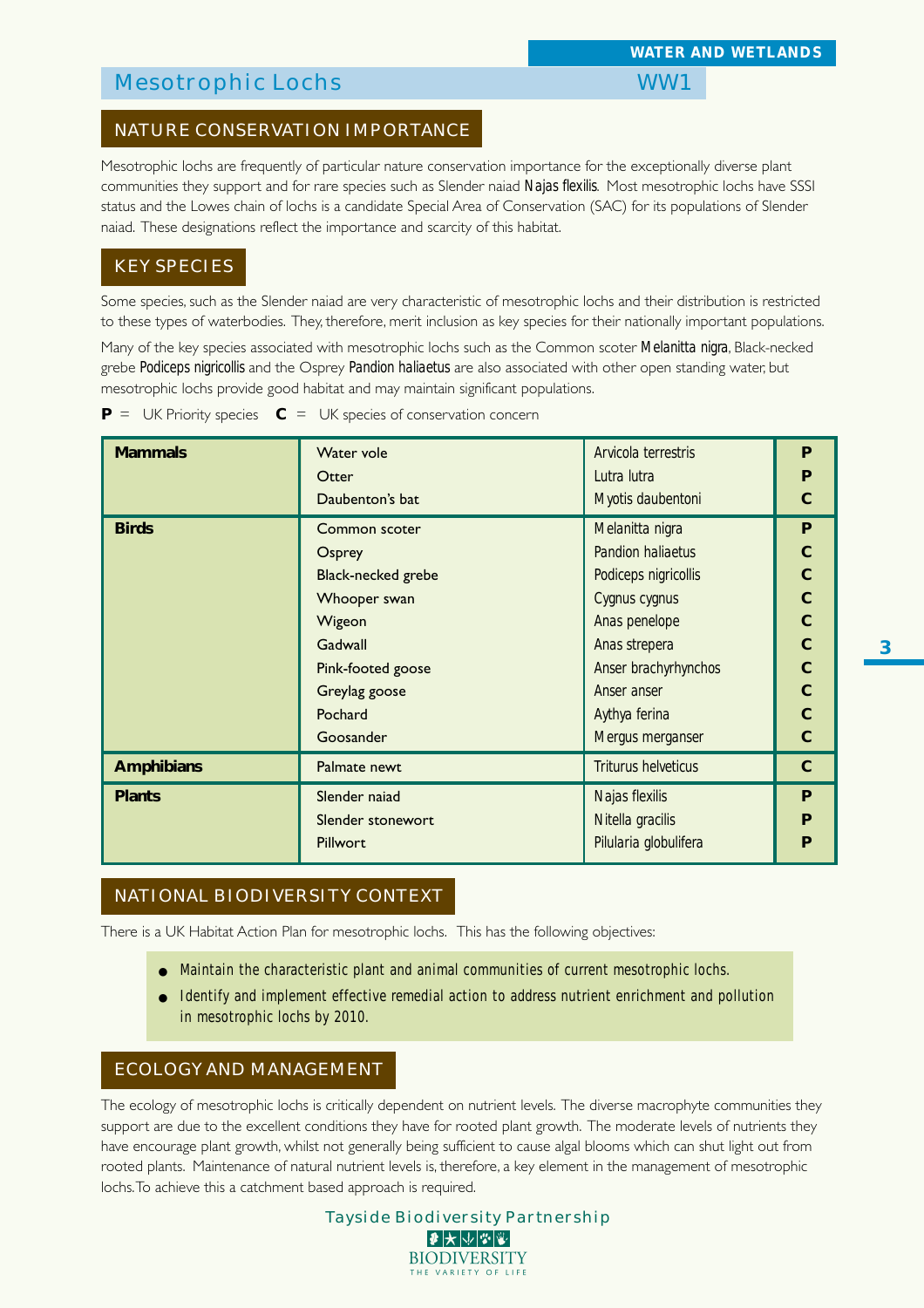MAIN THREATS TO KEY SPECIES

# WW1 Mesotrophic Lochs

## CURRENT FACTORS CAUSING LOSS OR DECLINE

All the factors affecting the habitat detailed in the Standing Open Waters statement can apply to mesotrophic lochs, but the single factor which is probably the greatest and most active threat is cultural eutrophication. This may be due to direct nutrient inputs from sewage or because of increased nutrient run-off from land due to agriculture, forestry and amenity use.

Catchment land use may be a significant influence in mesotrophic lochs with ploughing up of grassland and underdrainage potentially increasing the possibility of soil erosion and with a consequent increase in water-borne sediments. Settled sediments may introduce nutrients into the system and sediments in suspension can cause turbidity resulting in poor light transmission to rooted plants. This can increase the chances of algal dominance and consequent declines in the rooted plant communities.

Fisheries management can alter the natural integrity of mesotrophic lochs in various ways. Competition from introduced fish can also alter the native species composition. The structure of the food web can be altered - for example leading to increased predation on the invertebrates that graze algae.

# **Otter** Nationally significant factors: - Pollution of watercourses, especially by PCBs. - Insufficient prey associated with poor water quality. Factors that may be locally important in Tayside: - Impoverished bankside habitat features needed for breeding and resting. - Incidental mortality, primarily by road deaths and drowning in eel traps. UK importance of Tayside population: **Moderate** Moderate **Water vole**  $\vert \cdot \vert$  Loss and fragmentation of habitats. - Disturbance of riparian habitats. - Predation by mink. - Pollution of watercourses and poisoning by rodenticides. UK importance of Tayside population: **Moderate** and Moderate and Moderate and Moderate **Common Fig. 4** - Eutrophication may affect food availability. **Scoter** - Fish stocking may have lead to increased competition for invertebrate food in some sites. - Predation by mink and foxes. - Afforestation and secondary effects such as sedimentation. Illegal egg collecting. UK importance of Tayside population: **High High High Grass wrack**  $\vert$  - Eutrophication. **pondweed** | - Neglect and drying out of ditches. - Increased recreational use of watercourses, including boat use and associated disturbance and pollution. UK importance of Tayside population: **Probably extinct in Tayside Slender naiad** - Restrictions on light penetration because of heavy weed and algal growth, and nutrient enrichment from point sources such as sewage works, fish farms and diffuse agricultural sources. UK importance of Tayside population: **High High High**

Tayside Biodiversity Partnership |₽ ★ ↓ ↓ ↓ ↓ ↓ **BIODIVERSITY** THE VARIETY OF LI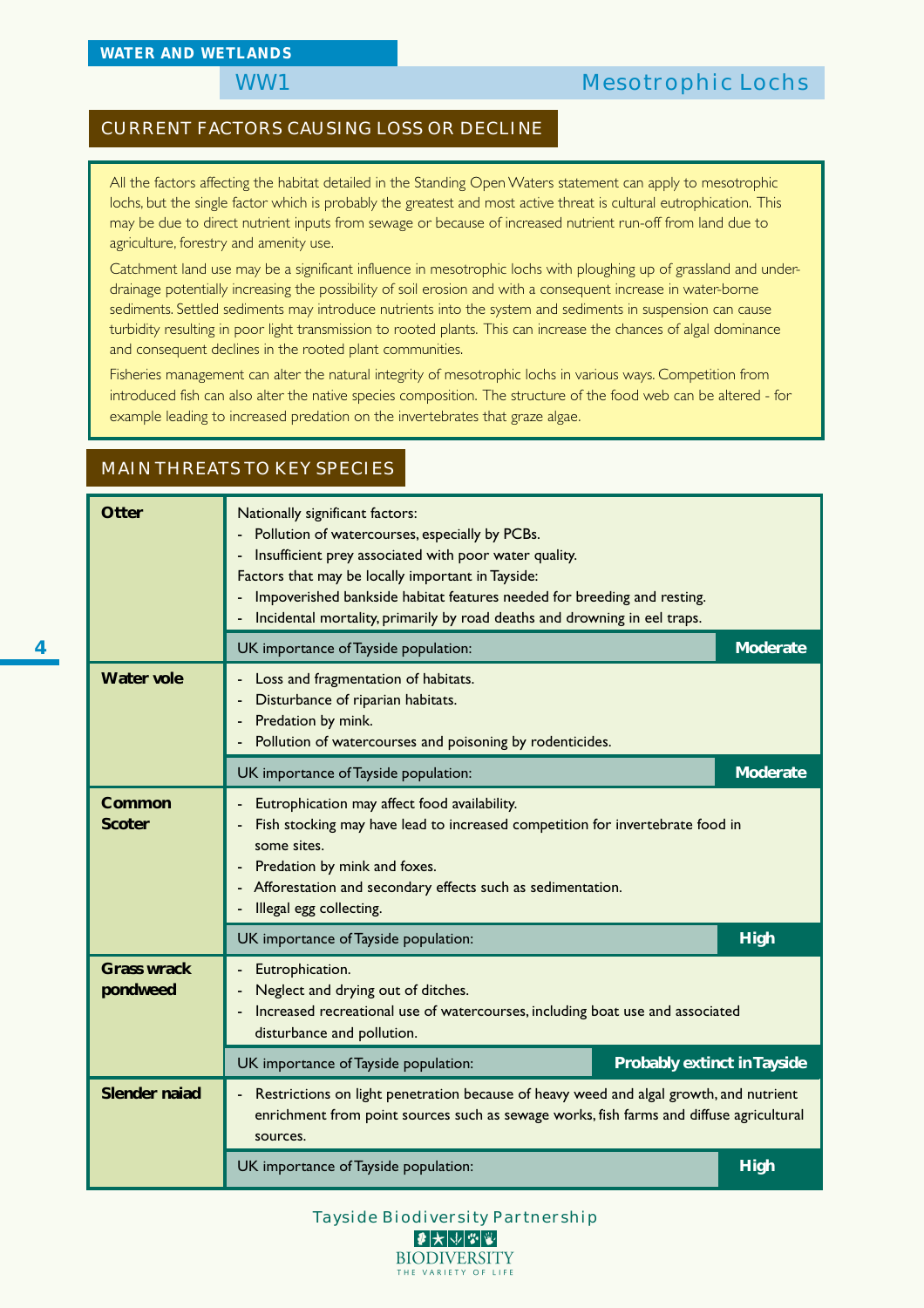| Mesotrophic Lochs                    |                                                                                                                                                                                                                                                                                                                                                                      |  |             |  |  |  |  |  |
|--------------------------------------|----------------------------------------------------------------------------------------------------------------------------------------------------------------------------------------------------------------------------------------------------------------------------------------------------------------------------------------------------------------------|--|-------------|--|--|--|--|--|
| <b>Slender</b><br>stonewort          | Reasons for decline uncertain but the following are thought to be contributory factors:<br>Pollution from agricultural run off.<br>$\overline{\phantom{0}}$<br>Acidification associated with afforestation in some catchments.<br>$\overline{\phantom{0}}$<br>- Encroachment of scrub and other vegetation at some sites.                                            |  |             |  |  |  |  |  |
| UK importance of Tayside population: |                                                                                                                                                                                                                                                                                                                                                                      |  |             |  |  |  |  |  |
| <b>Pillwort</b>                      | Nitrate/phosphate pollution and the associated increase in the growth of competitive<br>$\overline{a}$<br>species.<br>Abandonment of its main habitats, especially changes in grazing which lead to less<br>$\overline{\phantom{0}}$<br>disturbance.<br>Modification of water level regimes<br>$\overline{a}$<br>Introduction of non-native competitive plants.<br>٠ |  |             |  |  |  |  |  |
|                                      | UK importance of Tayside population:                                                                                                                                                                                                                                                                                                                                 |  | <b>High</b> |  |  |  |  |  |

### Common Scoter

The Common Scoter is anything but common nowadays; it is in fact the only duck to be included in the UK Red List and is highlighted in the UK Priority Species list.

It breeds on a few freshwater lochs in Northern Scotland and winters around the UK's coast. The male is our only totally black duck; its striking black and yellow bill can be seen at a very long range. Six of the top 14 overwintering sites are in Scotland with Tayside holding important concentrations. Many more pass through on migration.

More and more UK BAP Lead Partners are becoming involved in local issues. 2002 sees the Common Scoter BAP Steering Group meeting in Edinburgh to discuss priority conservation issues with all those concerned with safeguarding this species.



*WATER AND WETLANDS*

# OPPORTUNITIES AND CURRENT ACTION

# Policy and Legal Status

Reference should be made to the policy and legal status section for standing open waters which also applies to mesotrophic lochs. Most mesotrophic lochs are notified as SSSIs and the Lowes chain of lochs is a candidate SAC.

# Management, Research and Guidance

Specific ongoing actions detailed under the UK HAP for Mesotrophic Standing Waters include:

- Establishing water quality objectives and nutrient standards appropriate for mesotrophic lochs.
- Reviewing water resource uses where SSSI lochs are affected by excessive abstraction.
- Complete programmes for notification of mesotrophic loch SSSIs by 2001.
- Compile a priority list of lochs requiring remedial treatment.
- Ensure that all SSSI mesotrophic lochs have a site management plan implemented by 2005.
- Agree conservation strategies and consenting protocols for mesotrophic loch SSSIs with relevant statutory and non-statutory agencies.

Tayside Biodiversity Partnership  $|\mathcal{F}|$  $\bigtriangledown$   $|\mathcal{F}|$   $|\mathcal{F}|$ **BIODIVERSITY** THE VARIETY OF LIF

*JAMES*

*SHARPE*

*/WWT*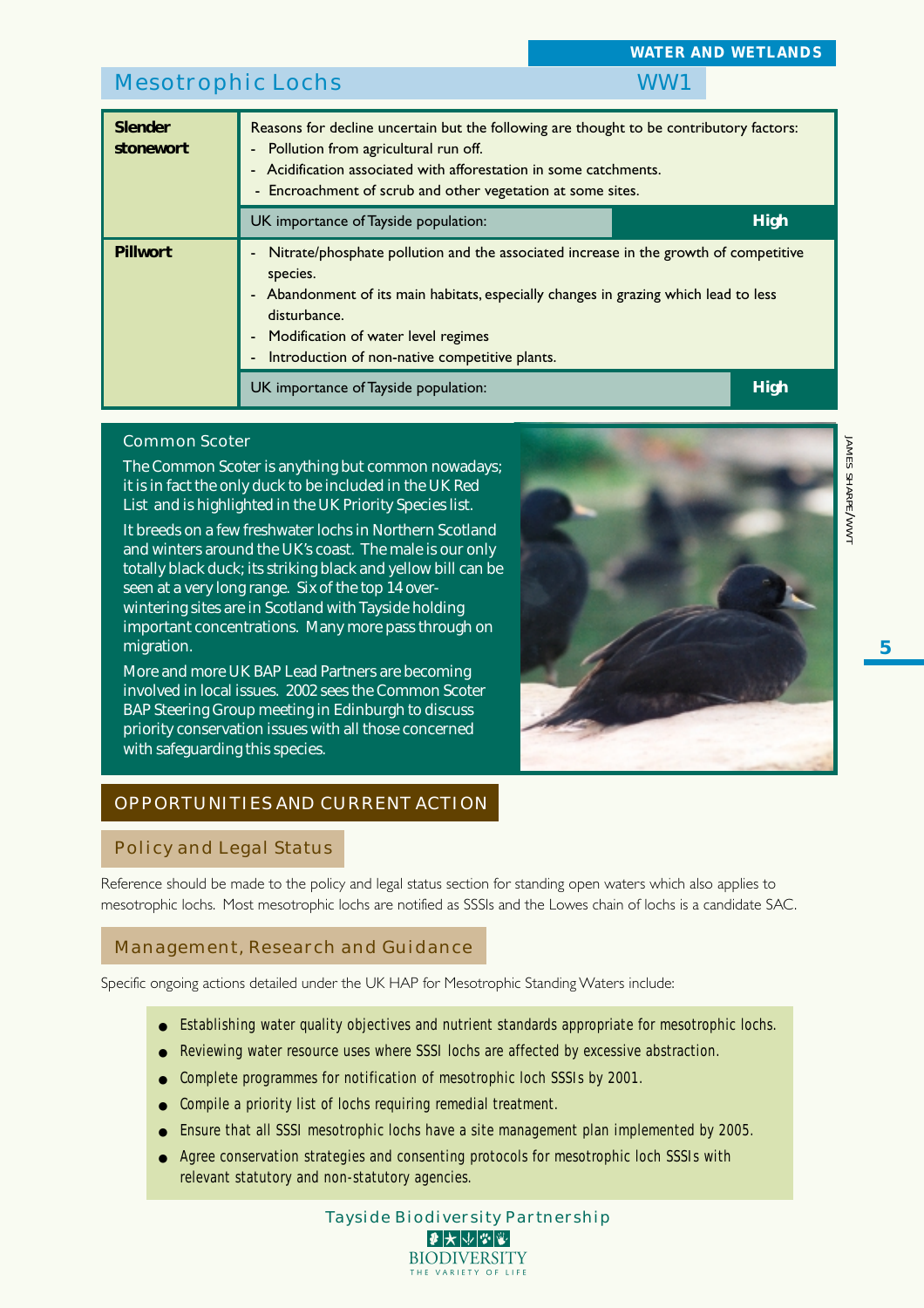# Current Action

- Site Management Statements have been prepared by SNH for Loch Moraig, Black Loch (Cleish), Loch of Craiglush, Loch of Lowes, Butterstone Loch, Loch Clunie, Loch of Drumellie or Marlee, Loch of Lintrathen, Long Loch of Lundie, Drumore Loch, Loch Leven and Laird's Loch.
- A Catchment Management Plan exists for Loch Leven.
- The Loch of Lintrathen is managed as a wildlife reserve by the SWT.
- Loch of the Lowes is owned and managed by the SWT as a nature reserve.
- SAC and FWAG provide advice to landowners to help minimise the impact of agriculture in these sensitive catchments.
- Scottish Nature have undertaken studies of Black Necked Grebe and implemented management targets for nesting sites.
- SWT have produced a management plan for Balgavies Loch.

#### Opportunities

The UK HAP for Mesotrophic Standing Waters provides the framework and guidance for action at a local level to maintain or improve the quality of mesotrophic lochs. The identification of mesotrophic lochs as a key habitat clearly indicates a need for organisations with statutory responsibilities to prioritise resources for the protection of this habitat and for other organisations to recognise its importance.

A catchment level approach is required if the vitally important nutrient status of these lochs is to be maintained at, or returned to, near natural levels.

Considerable information already exists for the Lowes chain of lochs, a resource of international significance. Considerations are currently being made about the best approach to a catchment management scheme involving relevant organisations, interested parties, local farmers and residents.

### OBJECTIVES AND TARGETS

|                | <b>Objectives</b>                                                                                                                         | <b>Targets</b>                                                                                                                                                                                                                                                                                                                                                                                                                                                                    |
|----------------|-------------------------------------------------------------------------------------------------------------------------------------------|-----------------------------------------------------------------------------------------------------------------------------------------------------------------------------------------------------------------------------------------------------------------------------------------------------------------------------------------------------------------------------------------------------------------------------------------------------------------------------------|
|                | Identify and implement effective remedial action to<br>address nutrient enrichment and pollution in Tayside<br>mesotrophic lochs by 2010. | Prepare Catchment Management Plans on a<br>prioritised basis involving both statutory and<br>non-statutory organisations. Seek to have these<br>plans adopted by the Local Authority to inform<br>planning decisions and provide a framework for<br>integrated management. By 2011.<br>Improve or maintain the water quality<br>classification of all mesotrophic lochs in Tayside.<br>Ensure that all SSSI mesotrophic lochs have a<br>site management plan implemented by 2005. |
| $\overline{2}$ | Maintain the characteristic plant and animal<br>communities of current mesotrophic lochs in Tayside.                                      | Contribute information to the national<br>inventory of mesotrophic lochs which provides<br>information on environmental quality,<br>biodiversity quality, impacts on biodiversity etc.<br>By 2006.<br>Ensure no net loss in area or reduction in<br>quality of mesotrophic loch habitats.                                                                                                                                                                                         |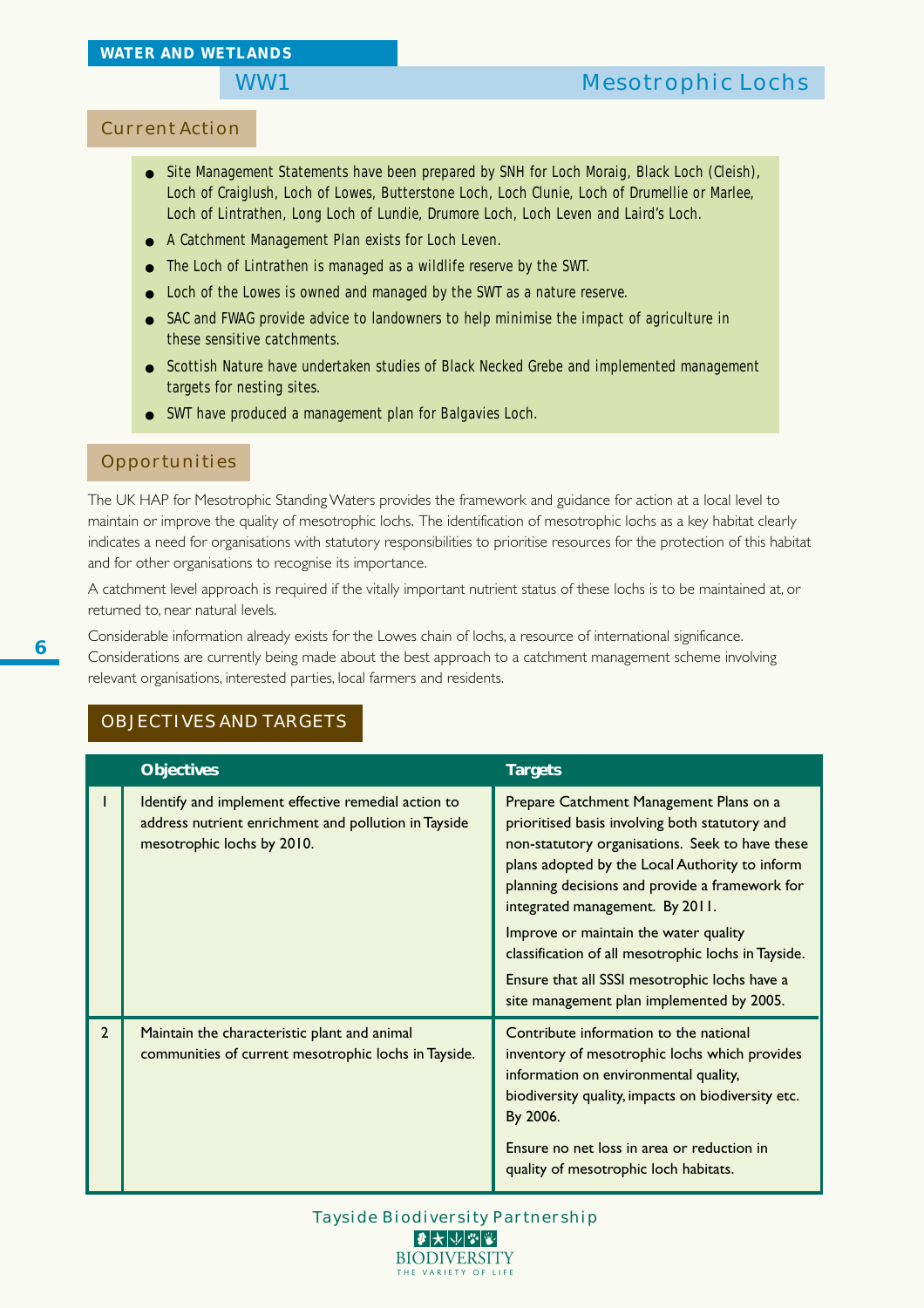# Mesotrophic Lochs WW1

# Stakeholders

# ● Landowners, land managers and advisors, developers, angling clubs, tourists and local users.

# ACTION FOR BIODIVERSITY

|                     |                | Action - Mesotrophic Lochs                                                                                                                                         |                                | <b>Deliverers</b>                            |   | To take place by | <b>Meets</b><br>Objective No. |                         |   |       |   |   |                |
|---------------------|----------------|--------------------------------------------------------------------------------------------------------------------------------------------------------------------|--------------------------------|----------------------------------------------|---|------------------|-------------------------------|-------------------------|---|-------|---|---|----------------|
|                     |                |                                                                                                                                                                    | Lead<br><b>Partners</b>        | <b>Partners</b>                              |   |                  |                               | 02 03 04 05 06 07 11 16 |   |       |   |   |                |
| <b>LBAP</b><br>Ref. | $\overline{A}$ | Policy and legislation                                                                                                                                             |                                |                                              |   |                  |                               |                         |   |       |   |   |                |
| <b>WWI</b>          |                | Ensure that all mesotrophic lochs meet EU<br>Directives in terms of designations for wildlife,<br>importance and/or quality.                                       | <b>SNH</b><br><b>SEPA</b>      |                                              |   |                  |                               |                         | # |       |   |   | $\overline{2}$ |
| WWI <sub>12</sub>   |                | Following a survey of mesotrophic lochs<br>designate important sites as 'Local Wildlife Sites'<br>as appropriate and incorporate them into the<br>planning system. | <b>SWT</b>                     | <b>SNH</b><br><b>PKC</b><br><b>DCC</b><br>AC |   |                  |                               |                         |   | #     |   |   |                |
| $WWI$ 3             |                | Contribute to the development of policies within<br>land use development plans to safeguard the<br>particular wildlife interest of mesotrophic lochs.              | <b>PKC</b><br><b>DCC</b><br>AC | <b>SNH</b><br><b>SEPA</b><br><b>TBP</b>      |   | #                | #                             | #                       |   | $#$ # | # | # | 1, 2           |
|                     | B              | Site safeguard and management                                                                                                                                      |                                |                                              |   |                  |                               |                         |   |       |   |   |                |
| <b>WWI</b>          |                | Ensure that all Tayside SSSI mesotrophic lochs<br>have a site management plan implemented<br>by 2005.                                                              | <b>SNH</b>                     |                                              |   |                  |                               | #                       |   |       |   |   | $\mathbf{I}$   |
|                     | $\mathbf{C}$   | <b>Advisory</b>                                                                                                                                                    |                                |                                              |   |                  |                               |                         |   |       |   |   |                |
| <b>WWI</b>          |                | Provide advice for managers and users of<br>mesotrophic lochs to promote the biodiversity<br>conservation of this habitat.                                         | <b>TBP</b>                     |                                              | # | #                | #                             | #                       | # | #     | # | # |                |
|                     | D              | <b>Research and monitoring</b>                                                                                                                                     |                                |                                              |   |                  |                               |                         |   |       |   |   |                |
| <b>WWI</b>          |                | Review current water quality data to determine<br>current status of the Lowes chain of lochs.                                                                      | <b>SEPA</b>                    |                                              |   |                  |                               | $\#$                    |   |       |   |   | $\overline{2}$ |
| <b>WWI</b>          | $\mathbf{2}$   | Establish a monitoring programme to assess<br>long term trends in the nutrient status of<br>mesotrophic lochs in Tayside.                                          | <b>SEPA</b>                    |                                              |   |                  |                               | #                       |   |       |   |   | $\overline{2}$ |
| $WWI$ 3             |                | Monitor the delivery of the action plan yearly<br>and in detail every 5 years, starting in 2003.                                                                   | <b>TBP</b>                     |                                              |   | #                |                               |                         |   |       |   |   |                |
| <b>WWI</b>          | 14             | <b>Continue Site Condition Monitoring for SACs</b><br>and SSSIs.                                                                                                   | <b>SNH</b>                     |                                              |   | #                |                               |                         |   |       | # |   |                |
|                     | E              | <b>Promotion and Awareness-raising</b>                                                                                                                             |                                |                                              |   |                  |                               |                         |   |       |   |   |                |
| <b>WWI</b>          |                | Ensure widespread awareness of the biodiversity<br>significance of mesotrophic lochs by<br>dissemination of literature provided by the UK<br>steering group.       | <b>TBP</b>                     |                                              |   |                  |                               | $\#$                    |   |       |   |   |                |